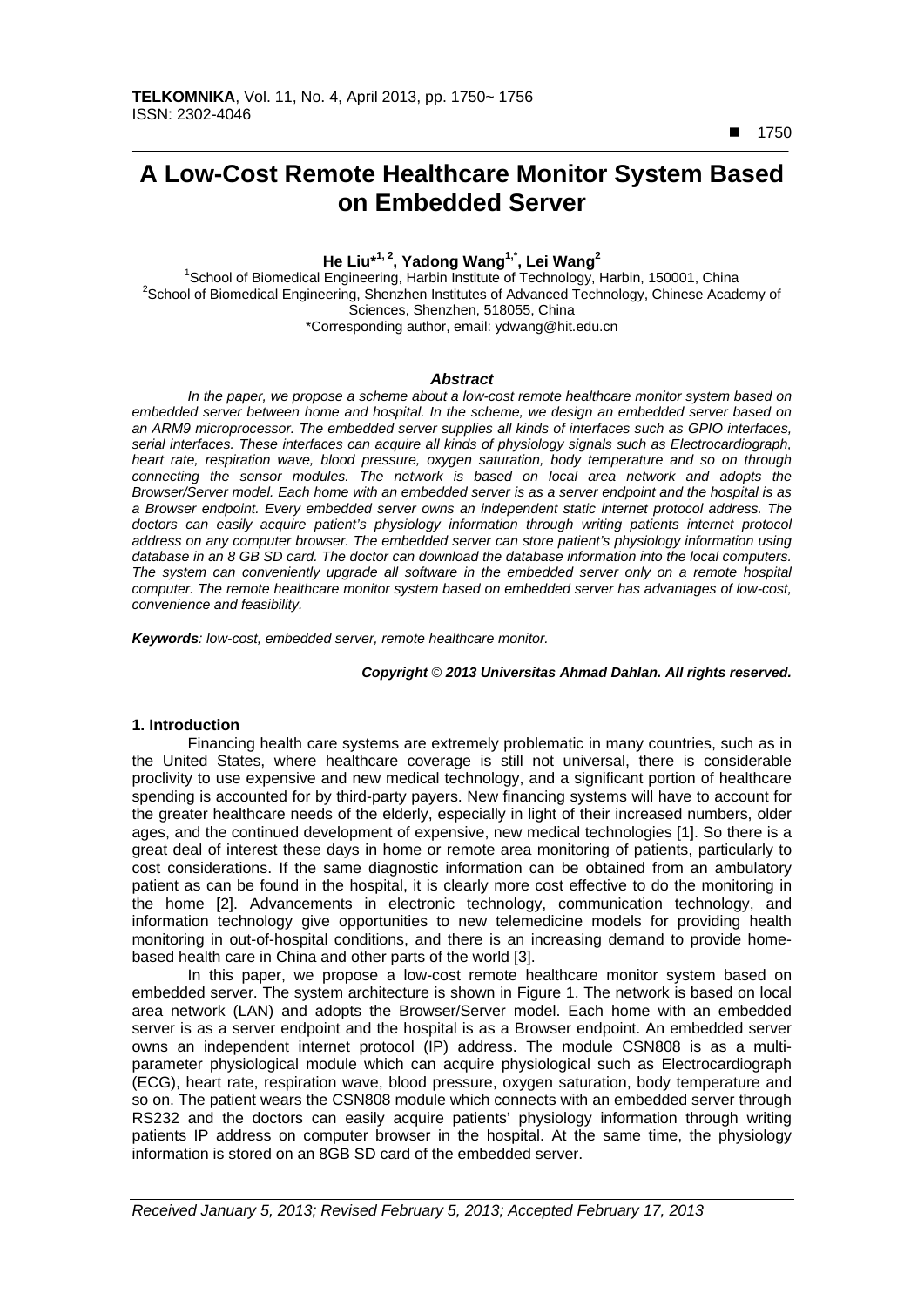

Figure 1. Architecture of Remote Home Medical Monitoring Network

We choose NXP Semiconductor's ARM9 microprocessor LPC3250 as the CPU of an embedded server and runs Linux as a real time operating system (OS). The Boa as a single tasking HTTP server software in the Linux OS makes LPC3250 become an embedded server. The common gateway interface (CGI) is a protocol that transmits data between the user web browser and the web server. SQLite is an embedded SQL database which records historical physiology information from patients at home. The embedded server communicates with CSN808 through RS232.

The doctors can get the webpage or invoke an executable program stored at the embedded server through the web browser and the Boa web server. Figure 2 shows system setup of the remote home medical monitoring network.



Figure 2. System Setup of the Remote Home Medical Monitoring Network

## **2. Hardware**

We choose NXP Semiconductor's ARM9 microprocessor LPC3250 as the embedded server CPU. We use CSN808 module as a multi-parameter physiological module which integrates six kinds of sensors. Compared with other ARM9 chips, LPC3250 has many advantages. NXP Semiconductor designs the LPC3250 for embedded applications requiring high performance and low power consumption. NXP achieved their performance objectives using an ARM926EJ-S CPU core with a Vector Floating Point co-processor and a large set of standard peripherals, including USB On-The-Go. The LPC3250 operates at CPU frequencies up to 266MHz. The basic ARM926EJ-S CPU Core implementation uses a harvard architecture with a 5-stage pipeline. The ARM926EJ-S core also has an integral Memory Management Unit (MMU) to provide the virtual memory capabilities required to support the multi-programming demands of modern OS. The basic ARM926EJ-S core also includes a set of DSP instruction extensions including single cycle MAC operations and native Jazelle Java Byte-code execution in hardware. The NXP implementation has one 32KB Instruction Cache and one 32KB Data Cache.

For low power consumption, the LPC3250 takes advantage of NXP Semiconductor's advanced technology development expertise to optimize Intrinsic Power, and software controlled architectural enhancements to optimize Power Management. The LPC3250 also includes 128 to 256KB of on-chip static RAM, a NAND Flash interface, an Ethernet MAC, an LCD controller that supports STN and TFT panels, and an external bus interface that supports SDR and DDR SDRAM as well as static devices. In addition, the LPC3250 includes a USB 2.0 Full Speed interface, seven UARTs, two I2C interfaces, two SPI/SSP ports, two I2S interfaces, two single output PWMs, a motor control PWM, four general purpose timers with capture inputs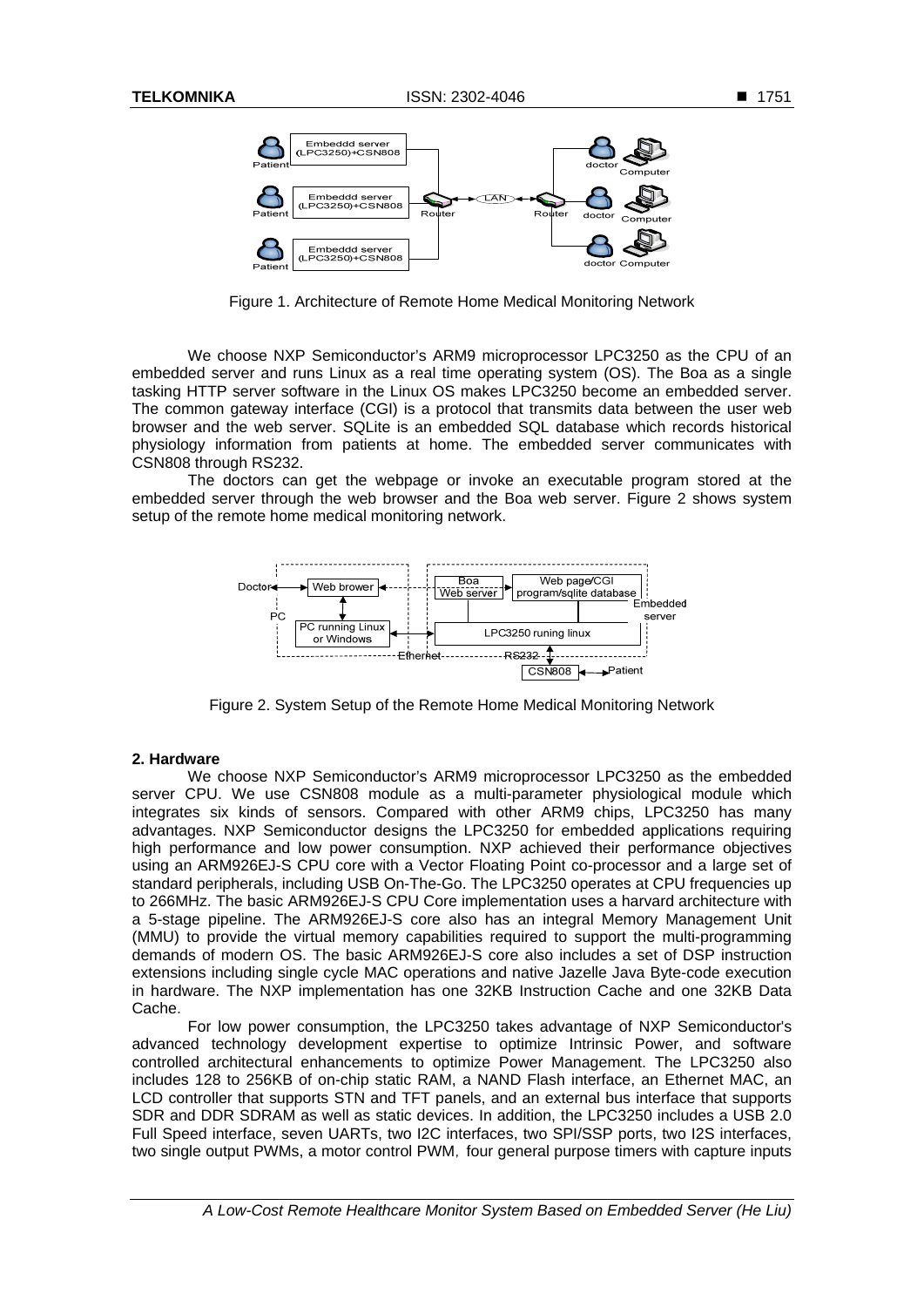and compare outputs, a Secure Digital (SD) interface, and a 10-bit A/D converter with a touch screen sense option [4]. Hardware architecture of the embedded server is shown in Figure 3.



Figure 3. Hardware Architecture of the Embedded Server

CSN808 is a multi-parameter physiological module which measures and monitors heart wave, heart beat rate, blood pressure, oxygen saturation, body temperature. Module has below features:

- a. Compact size (130\*93\*18mm) and installed easily.
- b. Parameters: ECG, SpO2, NIBP, Temperature, HR, PR, RR.
- c. Sample the I-lead, II-lead, V-lead ECG data simultaneously.
- d. Applicable to adult, pediatric and neonate.
- e. Detailed error information prompt.
- f. Anti-HF electro surgical unit and defibrillator proof.
- g. Module can communicate with ARM9 embedded server through RS232.

#### **3. Software**

Software of the embedded server consists of the embedded Linux OS, the embedded server Boa and the application software including JavaScript, CGI, SQLite. Software architecture of the embedded server is shown in Figure 4.



Figure 4. Software Architecture of the Embedded Server

## **3.1. Software Description**

Boa. Generally speaking, the embedded devices have limited resources and don't need to handle the requests of many users simultaneously. Therefore they do not need to use the most commonly used Linux server Apache. Web server which is specifically designed for embedded devices are applied in such case. This kind of Web server requires relatively small storage space and less memory to run, which makes it quite suitable for embedded applications. Boa is a single task Web server. The difference between Boa and traditional Web server is that when a connection request arrives, Boa does not create a separate process for each connection, nor handle multiple connections by copying itself. Instead, Boa handles multiple connections by establishing a list of HTTP requests, but it only forks new process for CGI program. In this way, the system resources are saved to the largest extent [5].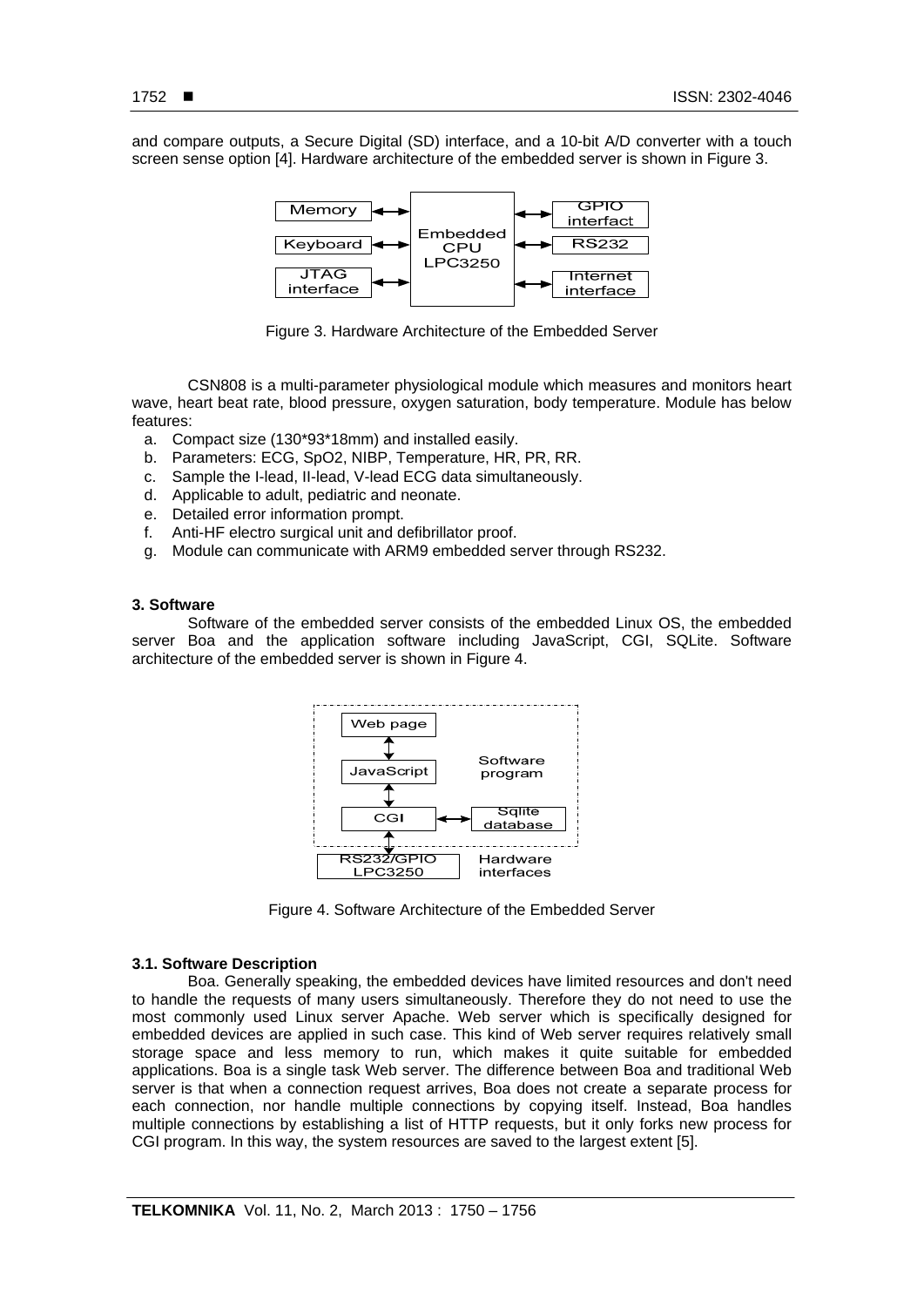JavaScript. JavaScript is the main scripting language for Web browsers, and it is essential to modern Web applications. The script language is embedded into the HTML page and it is easy to control the page and develop the Web server. It implemented as part of a Web browser in order to provide enhanced user interfaces and dynamic websites.

| 1. User requests | 2. Forward requests 3. Impart information |
|------------------|-------------------------------------------|
|                  |                                           |

| Client             | Embedded<br>Web Server |               |  | GPIO/serial        |
|--------------------|------------------------|---------------|--|--------------------|
| 4 Dotoma maggiazza |                        | 5 Dotum roout |  | 4 Meanong roopengo |

6. Return processing 5. Return result 4. Message response

Figure 5. Interaction between the Client and the External Interfaces through CGI

CGI. Web server is mainly achieved by CGI, which is a process running on the Web server and a standard for interfacing external applications with information servers. The flow chart is shown in Figure 5, where the client interacts with the external interfaces through CGI. In addition, CGI defines that Web server how to send information to the external programs, which output HTML code and how to handle the content after receiving the information of expanded applications [6]. CGI programs can be produced in any programming language, for example, Shell scripting language, Perl, Fortran, Pascal and C language and so on [5].

SQLite. SQLite is an open source embedded database. It is completely independent without external dependencies which can be more easily used in embedded system, run in all major OS and supports most of the computer language [7].

# **3.2. Software Configuration**

As embedded system with limited resources, this system uses cross-compilation build environment debug way. For embedded Linux, a PC is used as the host machine. The host machine is installed Linux system, arm-linux-gcc and cross compiler for the target processor, associated development tools and debugging tools.

In the system we select 2.6.27 Linux kernel and the version of the kernel provides full support for LPC3250 processor. The work of embedded Linux OS needs transplant Linux OS. Transplanting work includes: kernel configuration, modifying on the appropriate architecture code, connecting script, loading the file system, transplanting driver. And then build the mirror program to flash of the system board, Linux development platform is built.

0.94.13 version of embedded server Boa is selected. Boa needs to establish a Boa directory in the root file system "/etc/boa". A configuration file "boa.conf" is copied into this directory and will be loaded when the Boa boots. This file must be edited before the Boa program is running.



Figure 6. Webpage Architecture of the System

# **3.3. Software design**

Webpage design uses HTML language and JavaScript language with dreamweaver8 software tool. Figure 6 shows webpage architecture of the system. Firstly, doctors log in home page which needs a username and password. If username and password is right, doctors can enter the sub webpage. Sub webpage consists of four web pages that are showing of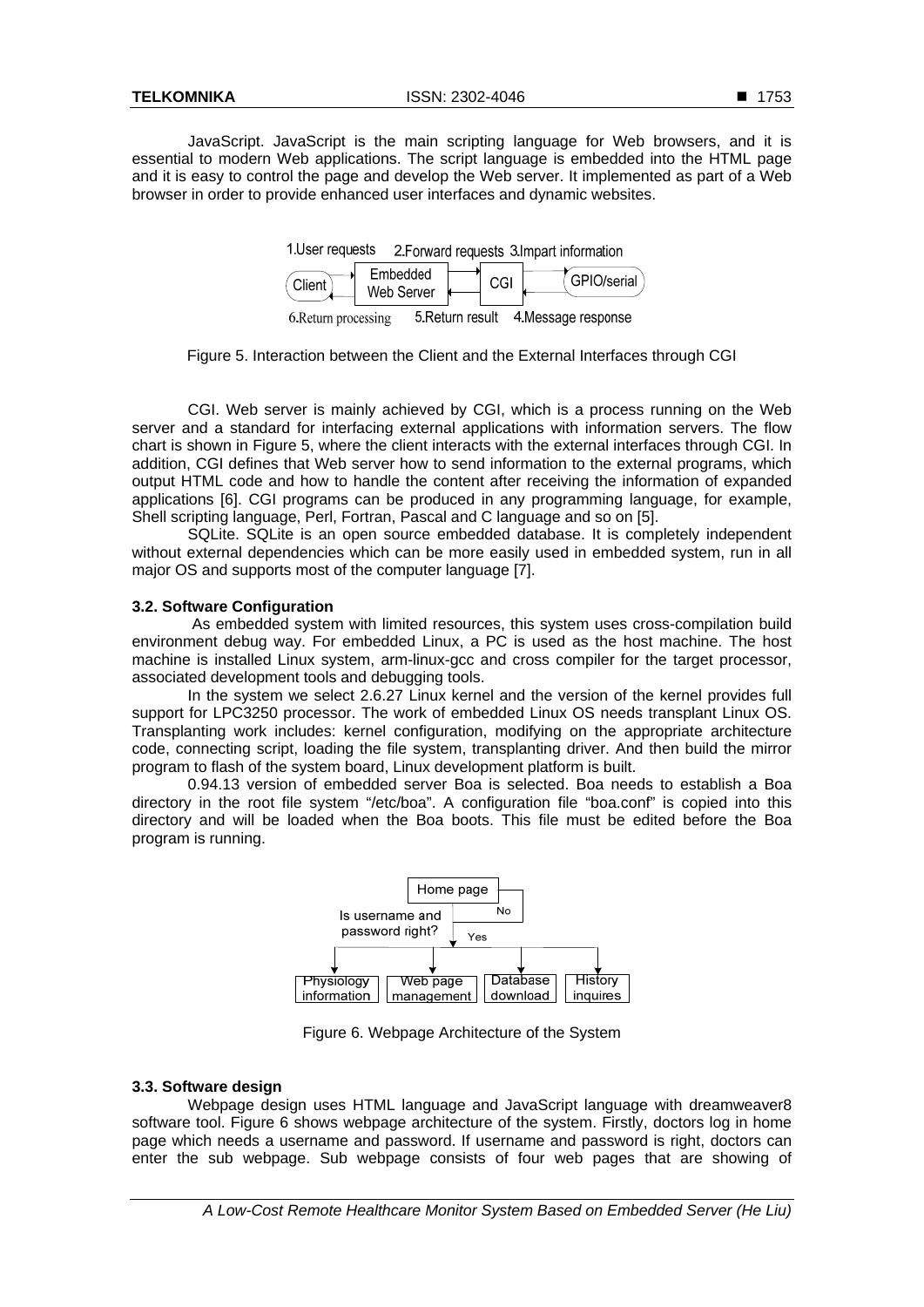physiology information, management of webpage, database download and history inquiry. Webpage which shows physiology information is shown in Figure 7. It mainly shows all kinds of physiology data of patients such as ECG, heart rate, respiration wave, blood pressure, oxygen saturation, body temperature and so on. The function of the second webpage updates program in time such as webpage update, bottom layer drive update, CGI program update, database update and so on and it is shown in Figure 8. The function of webpage of downloading database easily makes doctors download database which records historical physiology information and it is shown in Figure 9. Doctors download physiology information of patients in the local database and manage it conveniently. The function of webpage of history inquiry makes doctors see the historical physiology information easily which is stored in SD card using SQLite database.



Figure 7. The Webpage Shows the Physiological Information.



Figure 8. The Webpage Shows Management Function

The C language is chosen to write CGI program in the present paper. This service technology makes browser and server interactive. The browser sends a request to CGI with two methods, "GET" and "POST". We use "GET" method in this paper. CGI receives the request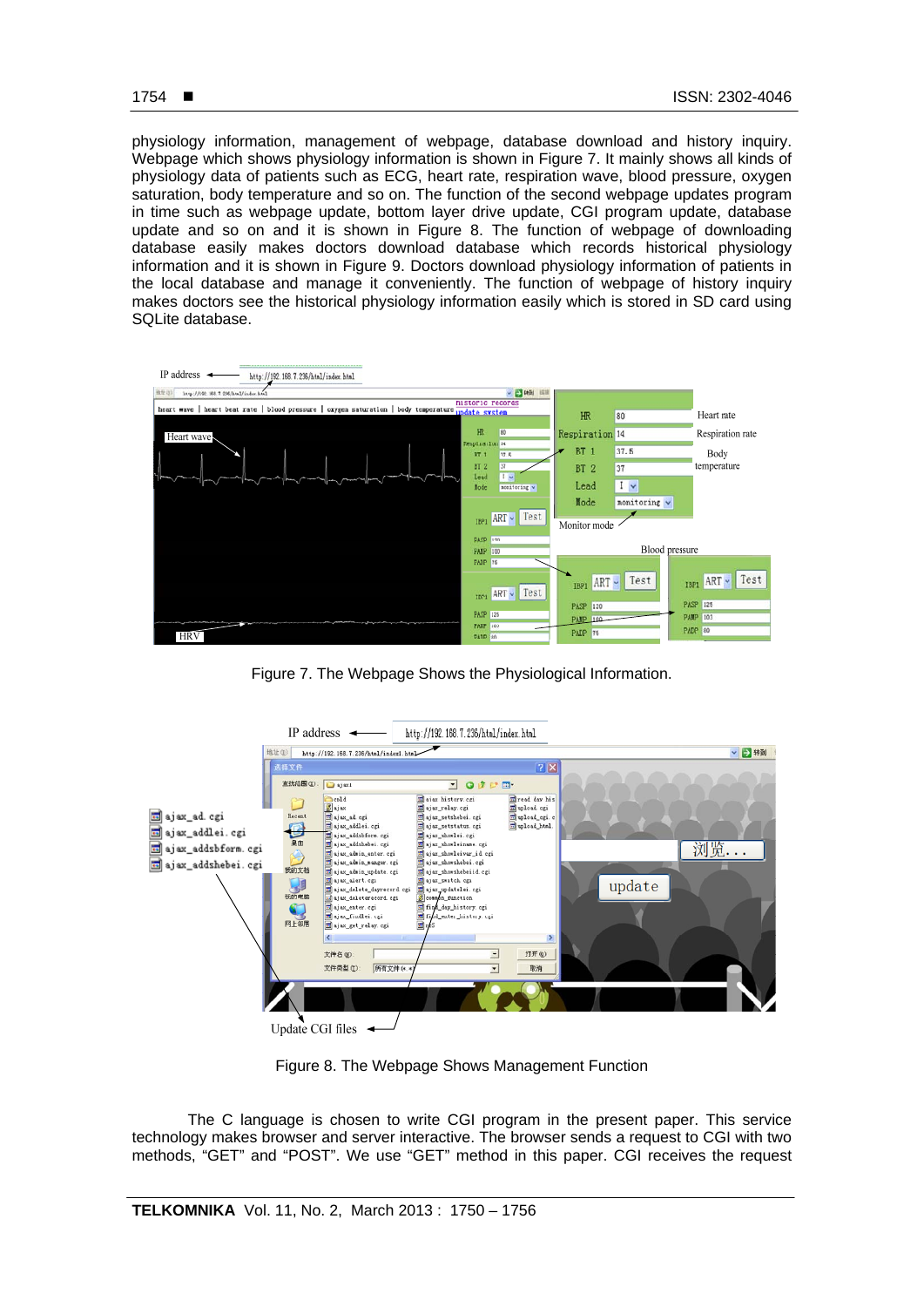and runs the relative program. If CGI wants to send an answer to browser, CGI needs use C language standard "printf" function to output the answer.

Embedded database SQLite provides 83 Application Program Interface (API) interface functions of C language, making operation of the database is very simple. In this system we only use four API interface functions which are "sqlite3\_open", "sqlite3\_exec", "sqlite3 get table" and "sqlite3 close" respectively. These functions are used to realize storing and acquiring of physiological information in the embedded server.

| Date             | Time  | Name         |
|------------------|-------|--------------|
| 2012-02-20       | 19:07 | He Liu       |
| $2012 - 02 - 20$ | 22:35 | He Liu       |
| $2012 - 02 - 21$ | 08:23 | Qingsong zhu |
| $2012 - 02 - 21$ | 09:27 | Lei Wang     |
| 2012-02-21       | 12:28 | Lei Wang     |
| $2012 - 02 - 21$ | 21:58 | Qingsong zhu |
| 2012-02-22       | 8:33  | He Liu       |
| $2012 - 02 - 22$ | 10:35 | He Liu       |
| 2012-02-22       | 17:30 | He Liu       |

Figure 9. The Webpage Shows Historic Records

## **4. Technical Performance of the System and Usage**

To verify the performances of the measurement system, experiments were conducted using twenty healthy subjects (20 xanthoderm, 10 male, and 10 female) aged between 21 and 40 years (mean 30.70 years and standard deviation 5.37years) and five doctors acquired the physiological information through the web using different computers at the same time. The experimentation has concerned as follows:

- Sustainability of physiological data.
- Real time of physiological data.
- Reliability of storage function.
- Precision rate of physiological data transmission.

ECG data were sampled at 200 samples per second, thus resulting in a generation of 1600 bps per lead for the ECG. SpO2, HR, BP, and temperature data were updated with are fresh rate of 1/s, thus adding only a small fraction of data to be transmitted. The system bandwidth was about 100Mbps, enough for data transmission. Trough continuous 4 hours test, ECG data transmission was interrupted only in 2% of the cases, and the other physiological information such as SpO2, HR, BP, and temperature data were not interrupted. During physiological data transmission, all collected data were stored in the local embedded server. In the previous studies [8], BP/SpO2 transmission was interrupted in 9% of the cases and realtime ECG transmission was interrupted in 27%. As shown in Figure 10, the system based embedded server presented an excellent robustness, reliability and stable.



Figure 10. Compared based on Different Transmission Systems